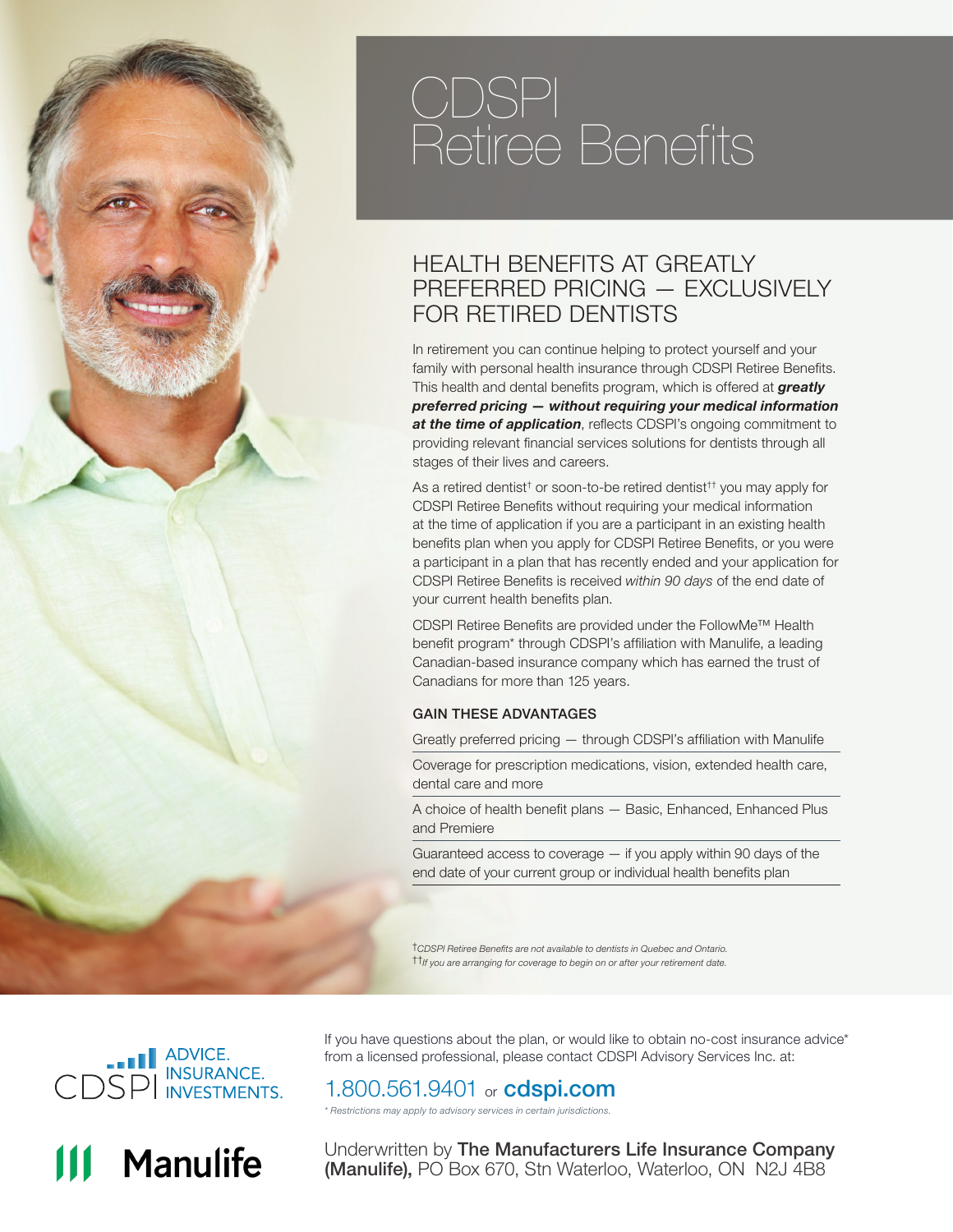### CDSPI Retiree Benefits — Providing Health Care Protection at Retirement

#### GAIN SOLID PROTECTION

In addition to greatly preferred pricing, CDSPI Retiree Benefits offers coverage for a comprehensive range of health care services, including:

#### PRESCRIPTION DRUGS

Prescription medication that you or your insured family members may require.

#### DENTAL SERVICES (available with the *Enhanced Plus* and *Premiere* plans)

Expenses such as examinations, cleanings, fillings, extractions, X-rays and more.

#### VISION CARE

Prescription lenses and frames, contact lenses and laser eye surgery, plus coverage towards the cost of optometrist visits.

#### HOSPITAL BENEFITS

Preferred hospital accommodation, in excess of the standard ward room rate.

#### EXTENDED HEALTH CARE

#### Registered Specialists and Therapists

Includes visits to chiropractors, acupuncturists, osteopaths, podiatrists, registered dietitians, naturopaths, chiropodists, registered massage therapists, physiotherapists, psychologists, psychotherapists and speech therapists.

#### Homecare and Nursing

Medical care in your home from a registered practical nurse, licensed practical nurse, personal support worker or occupational therapist.

#### Prosthetic Appliances and Durable Medical Equipment

Surgical bandages and dressings, purchase or rental of equipment such as crutches, non-electric wheelchairs and hospital beds (standard electric hospital bed), oxygen and more. Also includes prosthetic appliances such as artificial limbs, eyes, splints, casts and breast prostheses.

#### Accidental Dental

Payment over-and-above your regular dental coverage, when dental treatment is required due to an accidental blow to the head or mouth.

#### Hearing Aids

Payment towards the purchase and/or repair of hearing aids.

#### Ambulance Services

Covers trips to hospitals in a licensed ground ambulance or air ambulance.

#### Lifeline®‡ Emergency Response Service

Provides 24-hour monitoring service for people coping with medical problems at home and wanting to lead more independent lives.

#### OBTAIN ADDITIONAL BENEFITS AND SERVICES

With the coverage, you'll also gain a Survivor Benefit and Accidental Death and Dismemberment insurance coverage. You can also take advantage of helpful services, including the Health Service Navigator® (which provides information and resources to help you navigate the Canadian healthcare system). *Manulife cannot guarantee the availability of Health Service Navigator but will make reasonable efforts to provide a similar benefit if necessary. Health Service Navigator is offered through WorldCare International, Inc. TM/® Trademarks of The Manufacturers Life Insurance Company.*

#### CHOOSE THE PLAN THAT'S RIGHT FOR YOU

CDSPI Retiree Benefits allow you to decide which level of protection best suits your needs and budget — so you only pay for the health coverage you really want and need. There are four different plans to choose from: *Basic, Enhanced, Enhanced Plus* and *Premiere*. Each one offers varying levels of coverage and benefits (*see Plan Comparison Chart on pages 6-7*).

## Fast and Convenient Service

With hassle-free electronic claims submission most of your prescription drug and dental claims can be settled automatically using your personalized health benefits card — giving you one less thing to worry about. Claims can be submitted online at Manulife.ca/secureserve.

# **Eligibility**

You are eligible to apply for CDSPI Retiree Benefits as long as you are a dentist who is:

- a Canadian resident (excluding residents of Quebec and Ontario);
- retired (or soon-to-be retired<sup>††</sup>) and was previously or is currently licensed as a dentist in any Canadian province or territory (excluding Ontario and Quebec);
- a participant in a group or individual health benefits plan (or were a participant in one that has recently ended) and your application is received within 90 days of the end date of your current health benefits plan.

# Conditions and Limitations

This information is provided for your general guidance. Precise details, terms, conditions and exclusions are set out in the insurance policy.

### Monthly Premiums by Province and Territory

These greatly preferred premium rates (see following pages) are provided through CDSPI's affiliation with Manulife. Select your province or territory of residence to see the monthly premium amount. Premiums are based on an individual's age at the time of application. Premiums will change as an individual's age increases in accordance with published age groups. Premiums for couples and children are per each individual. Premiums are effective January 1, 2019.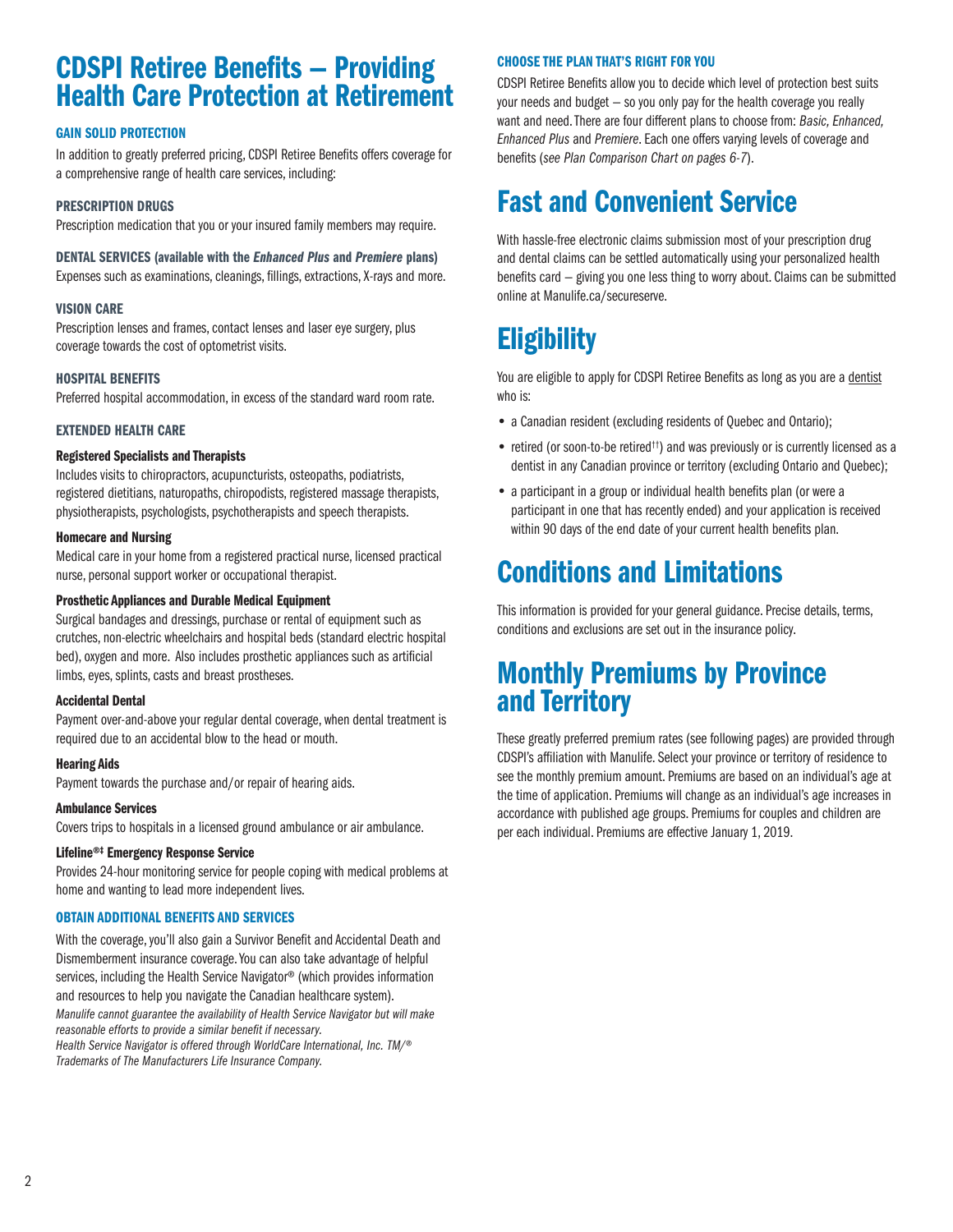#### Territories Residents

| <b>Age Group</b>  | <b>Basic</b>                                                       | <b>Enhanced</b><br>(Without<br>Dental) | <b>Enhanced</b><br>(With<br>Dental) | <b>Premiere</b> |
|-------------------|--------------------------------------------------------------------|----------------------------------------|-------------------------------------|-----------------|
| <b>Individual</b> |                                                                    |                                        |                                     |                 |
| 18-44             | \$<br>78.10                                                        | \$107.20                               | \$145.90                            | \$191.00        |
| 45-54             | \$90.50                                                            | \$125.90                               | \$165.80                            | \$225.80        |
| 55-59             | \$100.70                                                           | \$132.60                               | \$172.10                            | \$234.50        |
| 60-64             | \$108.10                                                           | \$146.70                               | \$177.90                            | \$242.50        |
| 65-69             | \$108.70                                                           | \$151.20                               | \$174.60                            | \$236.50        |
| 70-79             | \$126.00                                                           | \$185.90                               | \$207.30                            | \$274.10        |
| 80-89             | \$152.30                                                           | \$244.90                               | \$268.90                            | \$355.20        |
| $90+$             | \$198.00                                                           | \$325.50                               | \$340.80                            | \$433.00        |
| <b>Couple</b>     |                                                                    |                                        |                                     |                 |
| 18-44             | 72.00<br>\$                                                        | \$100.70                               | \$139.50                            | \$184.00        |
| 45-54             | \$84.40                                                            | \$119.10                               | \$159.10                            | \$218.70        |
| 55-59             | \$94.20                                                            | \$126.10                               | \$165.70                            | \$227.70        |
| 60-64             | \$101.80                                                           | \$140.10                               | \$171.40                            | \$235.90        |
| 65-69             | \$102.60                                                           | \$144.80                               | \$168.40                            | \$230.40        |
| 70-79             | \$119.80                                                           | \$179.70                               | \$201.00                            | \$267.70        |
| 80-89             | \$146.20                                                           | \$239.00                               | \$262.40                            | \$348.60        |
| $90+$             | \$191.90                                                           | \$319.30                               | \$334.40                            | \$426.20        |
|                   | Child (for Families/Single Parents with 1 or 2 Children)           |                                        |                                     |                 |
| $00 - 20$         | \$25.00                                                            | \$31.90                                | \$66.90                             | \$102.30        |
|                   | <b>Child</b> (for Families/Single Parents with 3 or more Children) |                                        |                                     |                 |
| $00 - 20$         | \$22.40                                                            | \$28.70                                | \$60.20                             | \$91.90         |

#### Alberta Residents

| <b>Age Group</b>  | <b>Basic</b><br><b>Enhanced</b><br>(Without<br>Dental)             |             | <b>Enhanced</b><br>(With<br>Dental) | <b>Premiere</b> |  |
|-------------------|--------------------------------------------------------------------|-------------|-------------------------------------|-----------------|--|
| <b>Individual</b> |                                                                    |             |                                     |                 |  |
| 18-44             | 61.20<br>\$                                                        | \$<br>79.20 | \$107.80                            | \$141.40        |  |
| 45-54             | \$<br>70.80                                                        | \$<br>92.10 | \$120.80                            | \$164.90        |  |
| 55-59             | \$<br>79.00                                                        | \$<br>98.00 | \$126.30                            | \$172.30        |  |
| 60-64             | \$<br>83.10                                                        | \$105.40    | \$127.50                            | \$174.80        |  |
| 65-69             | \$<br>68.10                                                        | 82.80<br>\$ | \$97.80                             | \$140.40        |  |
| 70-79             | \$<br>74.00                                                        | \$<br>91.90 | \$105.60                            | \$144.80        |  |
| 80-89             | \$<br>81.30                                                        | \$121.90    | \$137.90                            | \$187.70        |  |
| $90+$             | \$104.80                                                           | \$164.10    | \$173.50                            | \$221.70        |  |
| <b>Couple</b>     |                                                                    |             |                                     |                 |  |
| 18-44             | 54.90<br>\$                                                        | 73.00<br>\$ | \$101.30                            | \$134.10        |  |
| 45-54             | \$<br>64.50                                                        | \$<br>85.70 | \$114.30                            | \$157.80        |  |
| 55-59             | \$<br>72.50                                                        | \$<br>91.70 | \$119.70                            | \$165.50        |  |
| 60-64             | \$<br>76.80                                                        | \$<br>99.20 | \$121.00                            | \$168.20        |  |
| 65-69             | \$<br>62.00                                                        | 77.00<br>\$ | \$92.30                             | \$134.20        |  |
| 70-79             | \$<br>67.60                                                        | 86.60<br>\$ | \$100.40                            | \$138.80        |  |
| 80-89             | \$<br>75.10                                                        | \$115.30    | \$131.80                            | \$181.20        |  |
| $90+$             | \$<br>98.80                                                        | \$157.70    | \$167.30                            | \$214.90        |  |
|                   | <b>Child</b> (for Families/Single Parents with 1 or 2 Children)    |             |                                     |                 |  |
| $00 - 20$         | \$19.40                                                            | \$24.90     | \$50.90                             | \$77.60         |  |
|                   | <b>Child</b> (for Families/Single Parents with 3 or more Children) |             |                                     |                 |  |
| $00 - 20$         | \$17.70                                                            | \$22.30     | \$45.80                             | \$69.60         |  |

British Columbia Residents

| <b>Age Group</b>  | <b>Basic</b>                                                | <b>Enhanced</b><br>(Without<br>Dental) | <b>Enhanced</b><br>(With<br>Dental) | <b>Premiere</b> |
|-------------------|-------------------------------------------------------------|----------------------------------------|-------------------------------------|-----------------|
| <b>Individual</b> |                                                             |                                        |                                     |                 |
| 18-44             | 62.30<br>\$                                                 | \$82.60                                | \$110.40                            | \$142.20        |
| 45-54             | \$<br>72.00                                                 | \$95.50                                | \$122.90                            | \$164.20        |
| 55-59             | \$<br>80.00                                                 | \$100.70                               | \$127.90                            | \$170.80        |
| 60-64             | \$<br>84.50                                                 | \$109.20                               | \$130.50                            | \$174.80        |
| 65-69             | \$<br>66.00                                                 | \$86.90                                | \$101.90                            | \$134.90        |
| 70-79             | \$<br>74.50                                                 | \$103.80                               | \$117.10                            | \$151.60        |
| 80-89             | \$<br>87.30                                                 | \$138.80                               | \$153.80                            | \$200.40        |
| $90+$             | \$120.30                                                    | \$194.30                               | \$203.00                            | \$250.30        |
| <b>Couple</b>     |                                                             |                                        |                                     |                 |
| 18-44             | \$<br>56.30                                                 | 76.20<br>\$                            | \$103.90                            | \$134.80        |
| 45-54             | 65.70<br>\$                                                 | \$ 88.90                               | \$116.10                            | \$157.30        |
| 55-59             | \$<br>73.60                                                 | \$94.40                                | \$121.60                            | \$164.00        |
| 60-64             | \$<br>78.10                                                 | \$102.80                               | \$124.10                            | \$168.00        |
| 65-69             | \$<br>59.80                                                 | \$80.70                                | \$96.00                             | \$129.10        |
| 70-79             | \$<br>68.60                                                 | \$97.80                                | \$111.60                            | \$145.60        |
| 80-89             | 81.20<br>\$                                                 | \$132.40                               | \$147.60                            | \$194.20        |
| $90+$             | \$113.90                                                    | \$187.90                               | \$196.80                            | \$243.50        |
|                   | Child (for Families/Single Parents with 1 or 2 Children)    |                                        |                                     |                 |
| $00 - 20$         | \$18.50                                                     | \$24.10                                | \$49.10                             | \$73.00         |
|                   | Child (for Families/Single Parents with 3 or more Children) |                                        |                                     |                 |
| $00 - 20$         | \$16.80                                                     | \$21.80                                | \$44.10                             | \$65.80         |

#### Saskatchewan Residents

| <b>Age Group</b>  | <b>Basic</b>                                                       | <b>Enhanced</b><br>(Without<br>Dental) | <b>Enhanced</b><br>(With<br>Dental) | <b>Premiere</b> |
|-------------------|--------------------------------------------------------------------|----------------------------------------|-------------------------------------|-----------------|
| <b>Individual</b> |                                                                    |                                        |                                     |                 |
| 18-44             | \$<br>59.80                                                        | \$<br>79.10                            | \$103.00                            | \$133.60        |
| 45-54             | \$<br>68.80                                                        | \$<br>92.50                            | \$116.70                            | \$156.60        |
| 55-59             | \$<br>76.60                                                        | \$<br>98.10                            | \$121.70                            | \$162.80        |
| 60-64             | \$<br>80.60                                                        | \$106.00                               | \$123.80                            | \$166.70        |
| 65-69             | \$<br>68.40                                                        | \$<br>86.80                            | \$106.10                            | \$129.90        |
| 70-79             | \$<br>76.30                                                        | \$102.30                               | \$122.00                            | \$146.90        |
| 80-89             | \$<br>93.50                                                        | \$136.40                               | \$152.10                            | \$184.40        |
| $90+$             | \$116.20                                                           | \$197.40                               | \$204.70                            | \$207.60        |
| <b>Couple</b>     |                                                                    |                                        |                                     |                 |
| 18-44             | 53.70<br>\$                                                        | 72.90<br>\$                            | \$96.30                             | \$126.30        |
| 45-54             | \$<br>62.30                                                        | \$<br>86.00                            | \$110.00                            | \$149.30        |
| 55-59             | \$<br>70.10                                                        | \$<br>91.60                            | \$115.00                            | \$156.20        |
| 60-64             | 74.30<br>\$                                                        | \$<br>99.70                            | \$118.10                            | \$160.20        |
| 65-69             | \$<br>63.10                                                        | \$<br>81.90                            | \$101.10                            | \$125.00        |
| 70-79             | 71.10<br>\$                                                        | \$<br>97.30                            | \$116.90                            | \$141.90        |
| 80-89             | \$<br>88.10                                                        | \$131.20                               | \$146.60                            | \$179.00        |
| $90+$             | \$110.80                                                           | \$191.40                               | \$198.60                            | \$202.40        |
|                   | Child (for Families/Single Parents with 1 or 2 Children)           |                                        |                                     |                 |
| $00 - 20$         | \$18.20                                                            | \$23.50                                | \$45.30                             | \$67.70         |
|                   | <b>Child</b> (for Families/Single Parents with 3 or more Children) |                                        |                                     |                 |
| $00 - 20$         | \$16.40                                                            | \$21.00                                | \$40.60                             | \$60.90         |

*All premium rates are quoted on a per month per person basis and exclude any applicable PST.*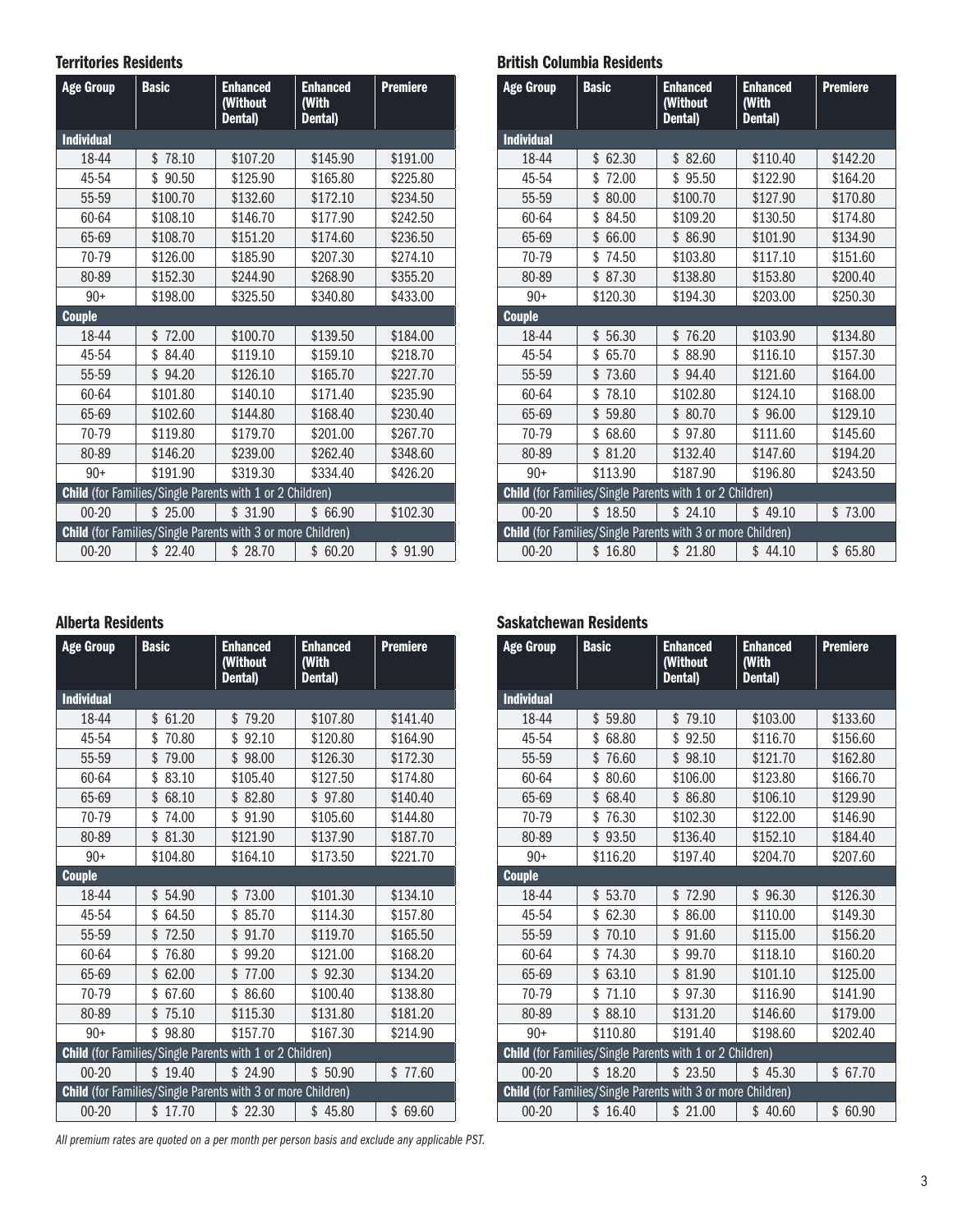#### Manitoba Residents

| <b>Age Group</b>  | <b>Basic</b>                                                       | <b>Enhanced</b><br>(Without<br>Dental) | <b>Enhanced</b><br>(With<br>Dental) | <b>Premiere</b> |
|-------------------|--------------------------------------------------------------------|----------------------------------------|-------------------------------------|-----------------|
| <b>Individual</b> |                                                                    |                                        |                                     |                 |
| 18-44             | \$<br>61.20                                                        | \$80.60                                | \$107.30                            | \$138.80        |
| 45-54             | \$<br>70.40                                                        | \$94.80                                | \$121.60                            | \$163.70        |
| 55-59             | \$<br>78.40                                                        | \$100.60                               | \$127.00                            | \$170.60        |
| 60-64             | \$<br>82.50                                                        | \$108.50                               | \$129.20                            | \$174.10        |
| 65-69             | \$<br>81.50                                                        | \$110.10                               | \$125.00                            | \$167.80        |
| 70-79             | \$<br>90.30                                                        | \$128.20                               | \$141.90                            | \$187.50        |
| 80-89             | \$102.80                                                           | \$157.40                               | \$173.10                            | \$231.00        |
| $90+$             | \$132.00                                                           | \$210.00                               | \$219.30                            | \$281.30        |
| <b>Couple</b>     |                                                                    |                                        |                                     |                 |
| 18-44             | \$<br>54.90                                                        | 74.30<br>\$                            | \$100.80                            | \$131.40        |
| 45-54             | \$<br>64.10                                                        | \$ 88.20                               | \$114.90                            | \$156.60        |
| 55-59             | \$<br>71.80                                                        | \$93.70                                | \$120.40                            | \$163.50        |
| 60-64             | 76.20<br>\$                                                        | \$101.90                               | \$122.90                            | \$167.30        |
| 65-69             | \$<br>75.10                                                        | \$103.70                               | \$118.80                            | \$161.70        |
| 70-79             | \$<br>83.90                                                        | \$121.90                               | \$135.90                            | \$181.20        |
| 80-89             | \$<br>96.50                                                        | \$151.20                               | \$166.70                            | \$224.30        |
| $90+$             | \$125.70                                                           | \$203.70                               | \$213.00                            | \$274.50        |
|                   | <b>Child</b> (for Families/Single Parents with 1 or 2 Children)    |                                        |                                     |                 |
| $00 - 20$         | \$18.70                                                            | \$24.10                                | \$48.40                             | \$72.40         |
|                   | <b>Child</b> (for Families/Single Parents with 3 or more Children) |                                        |                                     |                 |
| $00 - 20$         | \$16.90                                                            | \$21.70                                | \$43.30                             | \$65.10         |

#### Prince Edward Island Residents

| <b>Age Group</b>  | <b>Basic</b>                                                       | <b>Enhanced</b><br>(Without<br>Dental) | <b>Enhanced</b><br>(With<br>Dental) | <b>Premiere</b> |
|-------------------|--------------------------------------------------------------------|----------------------------------------|-------------------------------------|-----------------|
| <b>Individual</b> |                                                                    |                                        |                                     |                 |
| 18-44             | \$<br>65.50                                                        | \$ 87.00                               | \$115.70                            | \$149.80        |
| 45-54             | \$<br>76.00                                                        | \$103.30                               | \$132.50                            | \$177.50        |
| 55-59             | \$84.40                                                            | \$108.80                               | \$137.60                            | \$184.00        |
| 60-64             | \$<br>89.10                                                        | \$118.10                               | \$140.60                            | \$188.40        |
| 65-69             | \$<br>78.70                                                        | \$108.10                               | \$124.30                            | \$165.10        |
| 70-79             | \$88.40                                                            | \$127.60                               | \$141.90                            | \$184.90        |
| 80-89             | \$101.20                                                           | \$157.70                               | \$173.60                            | \$228.00        |
| $90+$             | \$140.40                                                           | \$223.30                               | \$232.70                            | \$290.60        |
| <b>Couple</b>     |                                                                    |                                        |                                     |                 |
| 18-44             | \$<br>59.50                                                        | \$80.70                                | \$109.20                            | \$142.30        |
| 45-54             | \$<br>69.60                                                        | \$96.60                                | \$125.50                            | \$170.10        |
| 55-59             | \$<br>77.70                                                        | \$102.30                               | \$131.00                            | \$177.20        |
| 60-64             | \$82.90                                                            | \$111.60                               | \$134.00                            | \$181.70        |
| 65-69             | \$<br>72.70                                                        | \$101.80                               | \$118.10                            | \$159.10        |
| 70-79             | \$<br>82.20                                                        | \$121.10                               | \$135.90                            | \$178.40        |
| 80-89             | \$95.10                                                            | \$151.40                               | \$167.40                            | \$221.30        |
| $90+$             | \$134.10                                                           | \$217.00                               | \$226.40                            | \$283.80        |
|                   | Child (for Families/Single Parents with 1 or 2 Children)           |                                        |                                     |                 |
| $00 - 20$         | \$20.10                                                            | \$25.90                                | \$51.80                             | \$77.60         |
|                   | <b>Child</b> (for Families/Single Parents with 3 or more Children) |                                        |                                     |                 |
| $00 - 20$         | \$18.10                                                            | \$23.40                                | \$46.80                             | \$ 69.60        |

*All premium rates are quoted on a per month per person basis and exclude any applicable PST.*

#### New Brunswick Residents

| <b>Age Group</b>  | <b>Basic</b>                                                       | <b>Enhanced</b><br>(Without<br>Dental) | <b>Enhanced</b><br><b>With</b><br>Dental) | <b>Premiere</b> |
|-------------------|--------------------------------------------------------------------|----------------------------------------|-------------------------------------------|-----------------|
| <b>Individual</b> |                                                                    |                                        |                                           |                 |
| 18-44             | \$<br>67.00                                                        | \$89.10                                | \$117.60                                  | \$152.80        |
| 45-54             | \$<br>78.00                                                        | \$106.00                               | \$135.00                                  | \$180.80        |
| 55-59             | \$<br>86.50                                                        | \$111.90                               | \$140.40                                  | \$187.60        |
| 60-64             | \$<br>91.80                                                        | \$121.80                               | \$143.40                                  | \$192.50        |
| 65-69             | \$91.60                                                            | \$124.00                               | \$139.80                                  | \$186.70        |
| 70-79             | \$101.70                                                           | \$144.60                               | \$158.90                                  | \$208.70        |
| 80-89             | \$114.80                                                           | \$176.20                               | \$192.40                                  | \$255.50        |
| $90+$             | \$156.00                                                           | \$245.90                               | \$255.30                                  | \$324.80        |
| <b>Couple</b>     |                                                                    |                                        |                                           |                 |
| 18-44             | 61.00<br>\$                                                        | \$83.00                                | \$111.20                                  | \$145.20        |
| 45-54             | \$<br>71.70                                                        | \$99.40                                | \$128.10                                  | \$173.40        |
| 55-59             | \$<br>80.00                                                        | \$105.40                               | \$133.60                                  | \$180.60        |
| 60-64             | \$<br>85.40                                                        | \$114.90                               | \$137.00                                  | \$185.70        |
| 65-69             | \$<br>85.40                                                        | \$117.70                               | \$133.80                                  | \$180.20        |
| 70-79             | \$95.30                                                            | \$138.20                               | \$152.80                                  | \$202.40        |
| 80-89             | \$108.80                                                           | \$170.10                               | \$186.50                                  | \$248.80        |
| $90+$             | \$149.60                                                           | \$239.40                               | \$249.40                                  | \$318.10        |
|                   | Child (for Families/Single Parents with 1 or 2 Children)           |                                        |                                           |                 |
| $00 - 20$         | \$20.80                                                            | \$26.70                                | \$52.30                                   | \$78.50         |
|                   | <b>Child</b> (for Families/Single Parents with 3 or more Children) |                                        |                                           |                 |
| $00 - 20$         | \$18.70                                                            | \$24.10                                | \$47.30                                   | \$70.80         |

#### Nova Scotia Residents

| <b>Age Group</b>  | <b>Basic</b>                                                       | <b>Enhanced</b><br>(Without<br>Dental) | <b>Enhanced</b><br>(With<br>Dental) | <b>Premiere</b> |
|-------------------|--------------------------------------------------------------------|----------------------------------------|-------------------------------------|-----------------|
| <b>Individual</b> |                                                                    |                                        |                                     |                 |
| 18-44             | \$64.80                                                            | \$86.20                                | \$112.80                            | \$145.40        |
| 45-54             | \$75.00                                                            | \$101.80                               | \$129.00                            | \$171.90        |
| 55-59             | \$83.30                                                            | \$107.60                               | \$133.80                            | \$178.40        |
| 60-64             | \$88.20                                                            | \$117.00                               | \$137.00                            | \$182.90        |
| 65-69             | \$<br>66.60                                                        | \$92.50                                | \$107.50                            | \$141.80        |
| 70-79             | \$<br>75.40                                                        | \$110.60                               | \$124.10                            | \$159.50        |
| 80-89             | \$<br>87.60                                                        | \$139.30                               | \$153.60                            | \$199.80        |
| $90+$             | \$125.00                                                           | \$201.00                               | \$209.30                            | \$256.80        |
| <b>Couple</b>     |                                                                    |                                        |                                     |                 |
| 18-44             | \$58.50                                                            | \$79.70                                | \$106.10                            | \$138.10        |
| 45-54             | \$<br>68.90                                                        | \$95.20                                | \$121.80                            | \$164.70        |
| 55-59             | \$76.80                                                            | \$101.00                               | \$127.40                            | \$171.40        |
| 60-64             | \$<br>81.90                                                        | \$110.30                               | \$130.50                            | \$176.10        |
| 65-69             | \$60.40                                                            | \$86.40                                | \$101.40                            | \$135.70        |
| 70-79             | \$<br>69.40                                                        | \$104.40                               | \$117.80                            | \$153.30        |
| 80-89             | \$81.60                                                            | \$133.00                               | \$147.60                            | \$193.00        |
| $90+$             | \$118.60                                                           | \$194.80                               | \$203.00                            | \$250.10        |
|                   | Child (for Families/Single Parents with 1 or 2 Children)           |                                        |                                     |                 |
| $00 - 20$         | \$19.90                                                            | \$25.70                                | \$49.70                             | 73.80<br>\$     |
|                   | <b>Child</b> (for Families/Single Parents with 3 or more Children) |                                        |                                     |                 |
| $00 - 20$         | 17.80<br>\$                                                        | \$23.00                                | \$44.90                             | \$<br>66.30     |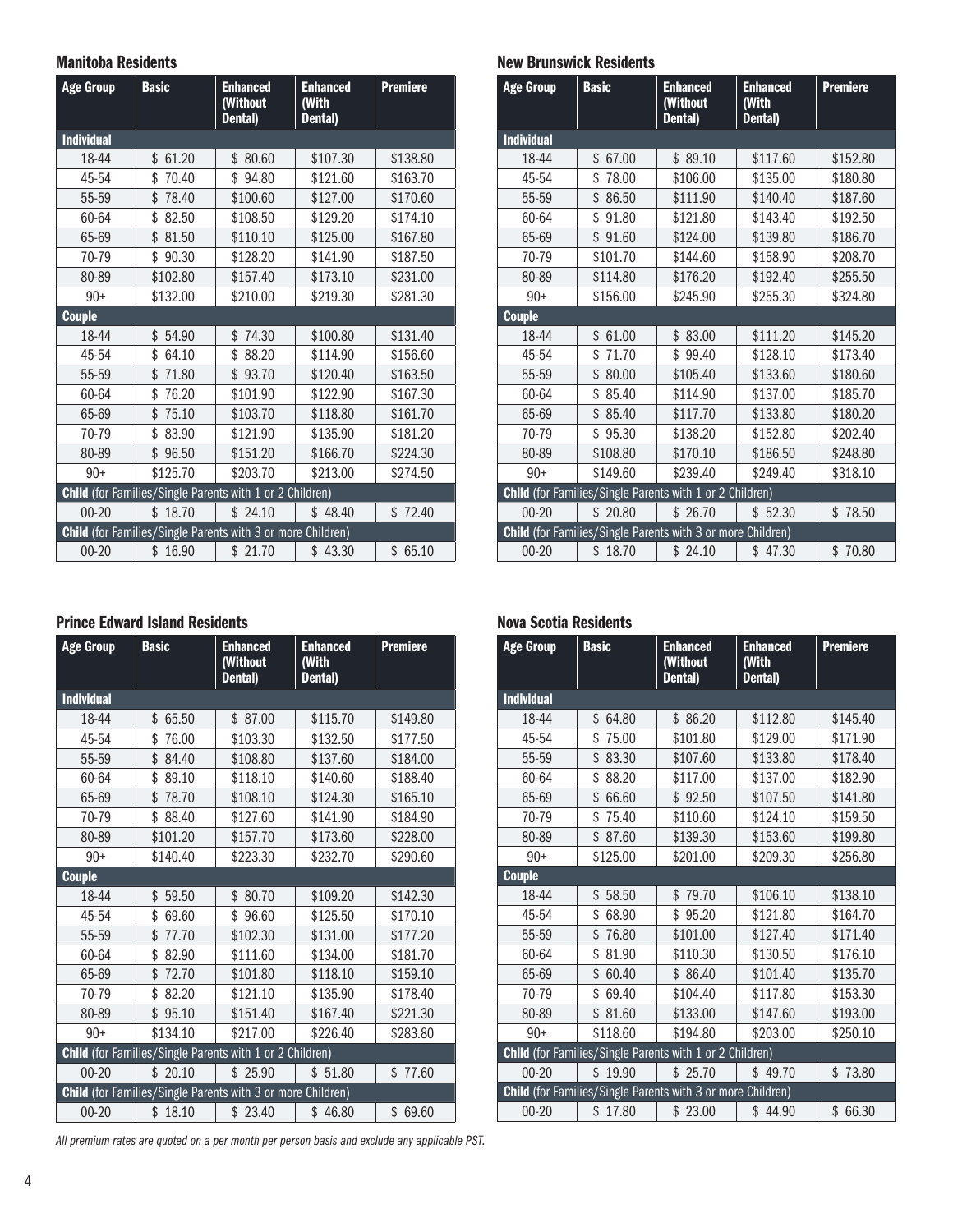#### Newfoundland Residents

| <b>Age Group</b>  | <b>Basic</b>                                                       | <b>Enhanced</b><br>(Without<br>Dental) | <b>Enhanced</b><br>(With<br>Dental) | <b>Premiere</b> |
|-------------------|--------------------------------------------------------------------|----------------------------------------|-------------------------------------|-----------------|
| <b>Individual</b> |                                                                    |                                        |                                     |                 |
| 18-44             | \$<br>62.60                                                        | \$83.30                                | \$111.10                            | \$142.90        |
| 45-54             | \$<br>72.70                                                        | \$98.70                                | \$127.00                            | \$169.00        |
| 55-59             | \$<br>80.60                                                        | \$103.80                               | \$131.50                            | \$175.60        |
| 60-64             | 85.00<br>\$                                                        | \$112.20                               | \$134.00                            | \$179.30        |
| 65-69             | \$83.70                                                            | \$113.40                               | \$129.10                            | \$172.00        |
| 70-79             | \$<br>93.40                                                        | \$132.60                               | \$147.50                            | \$192.90        |
| 80-89             | \$106.90                                                           | \$163.90                               | \$180.30                            | \$238,00        |
| $90+$             | \$144.50                                                           | \$228.20                               | \$238.80                            | \$300.80        |
| <b>Couple</b>     |                                                                    |                                        |                                     |                 |
| 18-44             | 56.60<br>\$                                                        | \$<br>77.00                            | \$104.50                            | \$135.50        |
| 45-54             | \$<br>66.30                                                        | \$91.90                                | \$120.10                            | \$162.00        |
| 55-59             | \$<br>74.00                                                        | \$97.30                                | \$125.30                            | \$168.40        |
| 60-64             | \$<br>78.60                                                        | \$105.80                               | \$127.60                            | \$172.60        |
| 65-69             | \$<br>77.50                                                        | \$106.90                               | \$123.10                            | \$165.70        |
| 70-79             | \$ 87.30                                                           | \$126.40                               | \$141.40                            | \$186.50        |
| 80-89             | \$100.70                                                           | \$157.40                               | \$174.10                            | \$231.20        |
| $90+$             | \$138.20                                                           | \$221.90                               | \$232.10                            | \$294.00        |
|                   | Child (for Families/Single Parents with 1 or 2 Children)           |                                        |                                     |                 |
| $00 - 20$         | \$18.50                                                            | \$24.20                                | \$49.00                             | \$73.50         |
|                   | <b>Child</b> (for Families/Single Parents with 3 or more Children) |                                        |                                     |                 |
| $00 - 20$         | \$16.80                                                            | \$21.80                                | \$44.00                             | \$66.00         |

*All premium rates are quoted on a per month per person basis and exclude any applicable PST.*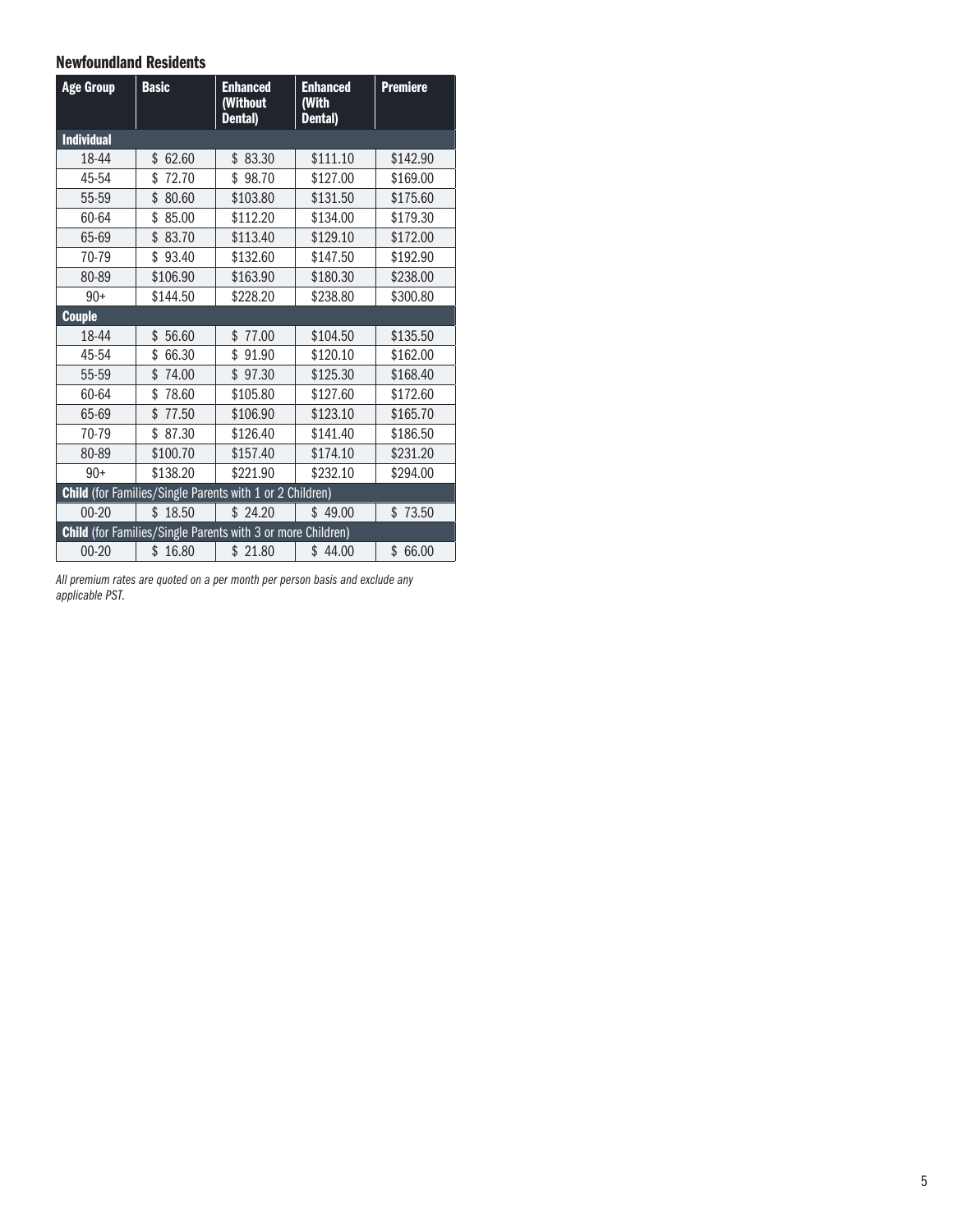# Plan Comparison Chart

|                                                                                                                                                                                                                                                                                                                                                                                                                                                              | <b>Basic</b>                                                                                                      | <b>Enhanced</b>                                                                                                                      | <b>Enhanced Plus</b>                                                                                                                     | <b>Premiere</b>                                                                                                                               |
|--------------------------------------------------------------------------------------------------------------------------------------------------------------------------------------------------------------------------------------------------------------------------------------------------------------------------------------------------------------------------------------------------------------------------------------------------------------|-------------------------------------------------------------------------------------------------------------------|--------------------------------------------------------------------------------------------------------------------------------------|------------------------------------------------------------------------------------------------------------------------------------------|-----------------------------------------------------------------------------------------------------------------------------------------------|
| <b>PRESCRIPTION DRUGS<sup>t</sup></b><br>• Generic* coverage<br>• Shared dispensing fee<br>• Co-payment<br>• Anniversary year maximums                                                                                                                                                                                                                                                                                                                       | • Generic<br>• No maximum<br>•80%<br>• \$450                                                                      | • Generic<br>• No maximum<br>•80%<br>• \$1,000                                                                                       | • Generic<br>• No maximum<br>• 80%<br>• \$1,000                                                                                          | • Generic<br>• No maximum<br>•80%<br>• \$2,400                                                                                                |
| <b>DENTAL SERVICES</b> Covers services, paid at a<br>percentage of the current Dental Association<br>Fee Schedule in your province of residence.<br>• Reimbursement on exams, cleanings, fillings,<br>scaling, polishing, root planing, diagnostic,<br>select extractions and other basic dental<br>services                                                                                                                                                 | • Not covered                                                                                                     | • Not covered                                                                                                                        | •80%                                                                                                                                     | $\cdot 80\%$                                                                                                                                  |
| • Reimbursement on extensive services<br>including oral surgery, endodontics and<br>periodontics, as well as denture services                                                                                                                                                                                                                                                                                                                                | • Not covered                                                                                                     | • Not covered                                                                                                                        | • 80%                                                                                                                                    | • 80%                                                                                                                                         |
| • Reimbursement on crowns, bridges, dentures<br>and orthodontics<br>• Anniversary year<br>maximums                                                                                                                                                                                                                                                                                                                                                           | • Not covered<br>$\cdot$ N/A                                                                                      | • Not covered<br>$\cdot$ N/A                                                                                                         | • Not covered<br>• Year 1 \$700; Year 2<br>\$850; Year 3+ \$1,000                                                                        | • 60% commencing in Year 3<br>• Year 1 \$800; Year 2<br>\$1,000; Year 3+ \$1,500                                                              |
| • Recall visits<br>Note: If applicable, dental coverage begins at<br>the age when your provincial health insurance<br>plan coverage ends.                                                                                                                                                                                                                                                                                                                    | $\cdot$ N/A                                                                                                       | $\cdot$ N/A                                                                                                                          | $\cdot$ 9 months                                                                                                                         | $\cdot$ 6 months                                                                                                                              |
| <b>VISION CARE Covers the costs towards</b><br>prescription lenses and frames, contact lenses<br>and laser eye surgery. This benefit does not<br>include industrial safety glasses.                                                                                                                                                                                                                                                                          | • \$150 per 2 benefit years<br>plus<br>• \$60 for Optometrist<br>visit <sup>#</sup> per 2 benefit years           | • \$200 per 2 benefit years<br>plus<br>• \$60 for Optometrist<br>visit <sup>#</sup> per 2 benefit years                              | • \$200 per 2 benefit years<br>plus<br>• \$60 for Optometrist<br>visit <sup>#</sup> per 2 benefit years                                  | \$300 per 2 benefit years<br>plus<br>• \$60 for Optometrist visit <sup>‡</sup><br>per 2 benefit years                                         |
| <b>HOSPITAL BENEFITS Preferred hospital</b><br>accommodation in excess of the standard<br>ward room rate made by a general (acute care)<br>hospital. Also included is a cash benefit in lieu<br>of the room cost for each day you are not able<br>to obtain preferred accommodation.<br>• Type of accommodation<br>• Maximum charge per day<br>• Reimbursement per anniversary<br>vear<br>• Cash benefit in lieu of accommodation:<br>- Per day<br>- Maximum | • Semi-private room<br>• \$175<br>• 50% for 150 days<br>$\cdot$ \$25/day<br>· \$1,500 anniversary year<br>maximum | • Semi-private room<br>• \$175<br>• 100% first 60 days;<br>50% next 90 days<br>$•$ \$50/day<br>• \$3,000 anniversary year<br>maximum | • Semi-private room<br>• \$175<br>• 100% first 60 days;<br>50% next 90 days<br>$\cdot$ \$50/day<br>• \$3,000 anniversary year<br>maximum | • Semi-private or private room<br>•\$200<br>• 100% first 100 days;<br>60% next 90 days<br>• \$50/day<br>• \$5,000 anniversary year<br>maximum |
| <b>EXTENDED HEALTHCARE BENEFITS:</b>                                                                                                                                                                                                                                                                                                                                                                                                                         | Lifetime maximum<br>\$100,000                                                                                     | Lifetime maximum<br>\$200,000                                                                                                        | <b>Lifetime maximum</b><br>\$200,000                                                                                                     | <b>Lifetime maximum</b><br>\$300,000                                                                                                          |
| <b>Registered Specialists and Therapists -</b><br>Includes visits to Acupuncturists, Chiropractors,<br>Osteopaths, Podiatrists, Registered Dietitians,<br>Naturopaths, Chiropodists, Registered Massage<br>Therapists, Physiotherapists, Psychologists,<br>Psychotherapists and Speech Therapists.                                                                                                                                                           |                                                                                                                   |                                                                                                                                      |                                                                                                                                          |                                                                                                                                               |
| Registered Specialists and Therapists <sup>‡</sup><br>• Maximum claims<br>paid<br>• Per visit maximum<br>• Chiropractic x-rays                                                                                                                                                                                                                                                                                                                               | • 20 visit maximum per<br>specialist per year<br>• \$15 per visit<br>• \$35 per year                              | • \$600 combined per<br>anniversary year<br>• \$35 per year                                                                          | • \$600 combined per<br>anniversary year<br>• \$35 per year                                                                              | • \$650 combined per<br>anniversary year<br>• \$35 per year                                                                                   |
| <b>Registered Psychologist and Psychotherapist</b><br>• Maximum per first visit<br>• Maximum per subsequent visit<br>• Maximum visits per year                                                                                                                                                                                                                                                                                                               | • \$80<br>• \$65<br>$\cdot$ 10                                                                                    | • \$80<br>• \$65<br>$\cdot$ 10                                                                                                       | • \$80<br>• \$65<br>$\cdot$ 10                                                                                                           | • \$80<br>• \$65<br>$\cdot$ 12                                                                                                                |
| Registered Speech Therapist <sup>#</sup><br>• Maximum per first visit<br>• Maximum per subsequent visit<br>• Maximum visits per year                                                                                                                                                                                                                                                                                                                         | • \$65<br>• \$45<br>$\cdot$ 10                                                                                    | • \$65<br>• \$45<br>$\cdot$ 10                                                                                                       | • \$65<br>• \$45<br>$\cdot$ 10                                                                                                           | \$65<br>$\bullet$<br>• \$45<br>$\cdot$ 12                                                                                                     |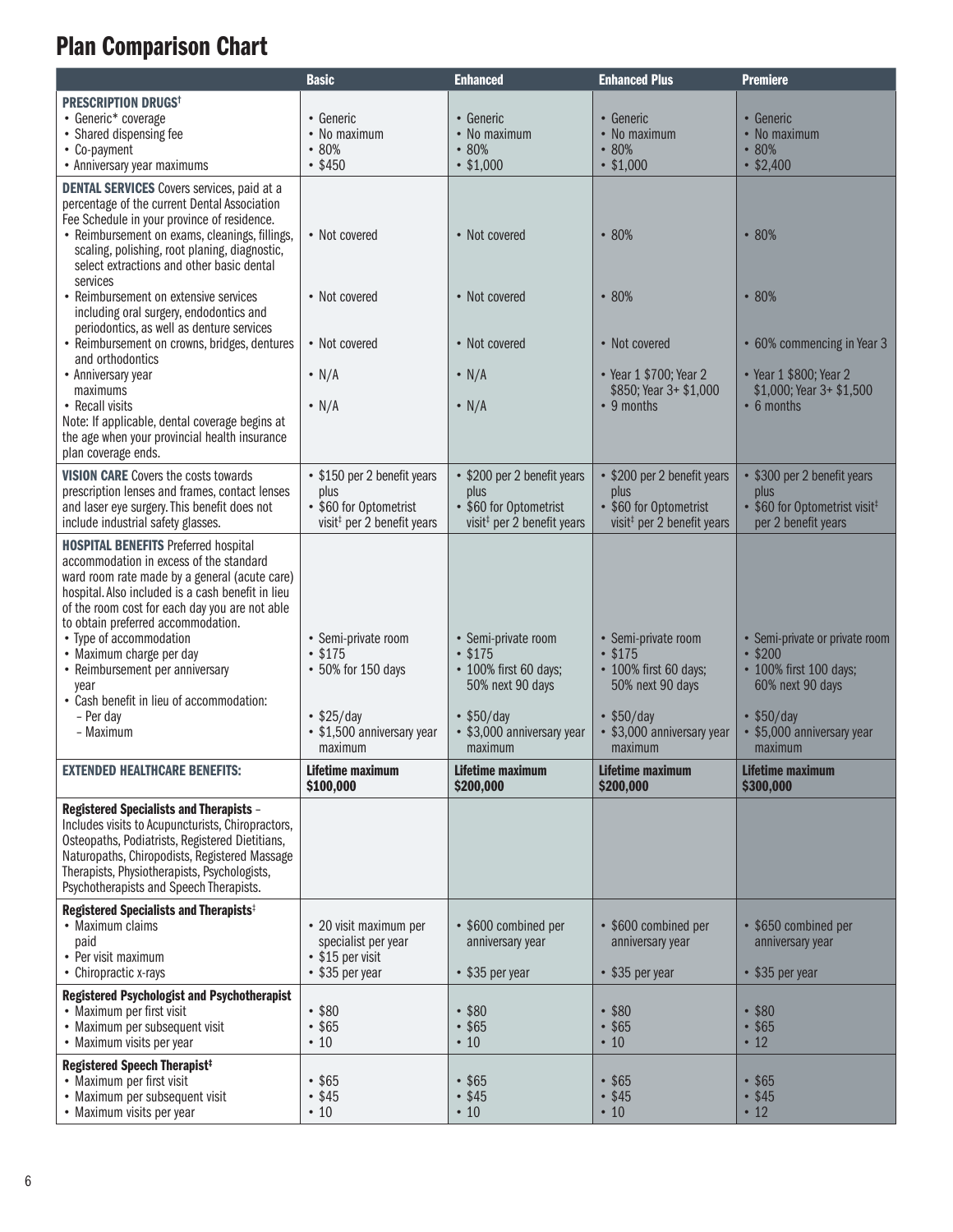|                                                                                                                                                                                                                                                                                                                                                                                                                                                                                               | <b>Basic</b>                                                                                                                                          | <b>Enhanced</b>                                                                                                                                           | <b>Enhanced Plus</b>                                                                                                                                      | <b>Premiere</b>                                                                                                            |
|-----------------------------------------------------------------------------------------------------------------------------------------------------------------------------------------------------------------------------------------------------------------------------------------------------------------------------------------------------------------------------------------------------------------------------------------------------------------------------------------------|-------------------------------------------------------------------------------------------------------------------------------------------------------|-----------------------------------------------------------------------------------------------------------------------------------------------------------|-----------------------------------------------------------------------------------------------------------------------------------------------------------|----------------------------------------------------------------------------------------------------------------------------|
| <b>Homecare and Nursing, Prosthetic Appliances</b><br>and Durable Medical Equipment - Covers<br>the services of registered health professionals<br>including Registered Practical Nurse, Licensed<br>Practical Nurse, Personal Support Worker or<br>Occupational Therapist; includes surgical<br>bandages and dressings and the purchase<br>or rental of medically necessary equipment.<br>Payment will be coordinated where benefits are<br>available through the Assistive Devices Program. | • For each of Homecare<br>& Nursing, Prosthetic<br>Appliances and Durable<br>Medical Equipment:<br>Year 1: \$500<br>Year 2: \$750<br>Year 3+: \$1,250 | • For each of Homecare<br>& Nursing, Prosthetic<br>Appliances and Durable<br>Medical Equipment:<br>Year 1: \$1,000<br>Year 2: \$1,500<br>Year 3+: \$3,000 | • For each of Homecare<br>& Nursing, Prosthetic<br>Appliances and Durable<br>Medical Equipment:<br>Year 1: \$1,000<br>Year 2: \$1,500<br>Year 3+: \$3,000 | • For each of Homecare<br>& Nursing, Prosthetic<br><b>Appliances and Durable</b><br>Medical Equipment:<br>\$3,500 per year |
| <b>Custom-Made Orthotics - Covers charges for</b><br>the purchase of custom-made orthotics (plaster<br>cast or computer topography).                                                                                                                                                                                                                                                                                                                                                          | • \$250 maximum per<br>anniversary year                                                                                                               | • \$250 maximum per<br>anniversary year                                                                                                                   | • \$250 maximum per<br>anniversary year                                                                                                                   | • \$250 maximum per<br>anniversary year                                                                                    |
| <b>Accidental Dental - Covers dental treatment</b><br>required as a result of an accidental blow to the<br>head or mouth. Treatment must be sought within<br>the 90-day period following the accident.                                                                                                                                                                                                                                                                                        | • Maximum of \$2,000<br>per year                                                                                                                      | • Maximum of \$2,500<br>per year                                                                                                                          | • Maximum of \$2,500<br>per year                                                                                                                          | • Maximum of \$10,000<br>per year                                                                                          |
| <b>Hearing Aids</b> - Covers the costs to purchase<br>and/or repair up to the allowed maximum.                                                                                                                                                                                                                                                                                                                                                                                                | • \$300/5 benefit years                                                                                                                               | • \$400/5 benefit years                                                                                                                                   | • \$400/5 benefit years                                                                                                                                   | • \$600/4 benefit years                                                                                                    |
| Ambulance Services <sup>‡</sup> - Covers trips to hospitals<br>in a licensed ambulance. Covers charges up<br>to the amount between what your provincial<br>health plan covers and what is reasonable and<br>customary.                                                                                                                                                                                                                                                                        | • Unlimited ground and air<br>transport                                                                                                               | • Unlimited ground and air<br>transport                                                                                                                   | • Unlimited ground and air<br>transport                                                                                                                   | • Unlimited ground and air<br>transport                                                                                    |
| Lifeline <sup>®</sup> Emergency Response Service -<br>Provides 24-hour monitoring service for people<br>coping with medical problems at home.                                                                                                                                                                                                                                                                                                                                                 | • Maximum of 6 months<br>every 3 years                                                                                                                | • Maximum of 6 months<br>every 3 years                                                                                                                    | • Maximum of 6 months<br>every 3 years                                                                                                                    | • Maximum of 6 months<br>every 3 years                                                                                     |
| <b>HEALTH SERVICE NAVIGATOR<sup>®</sup> Offers evaluation</b><br>of medical records upon diagnosis of serious<br>illness or injury <sup>o</sup> .                                                                                                                                                                                                                                                                                                                                             | • Included                                                                                                                                            | • Included                                                                                                                                                | • Included                                                                                                                                                | • Included                                                                                                                 |
| <b>FRACTURE BENEFIT Pays a scheduled amount</b><br>depending on which bone is fractured. If more<br>than one bone is fractured in a single accident,<br>the amount payable is for the most severe<br>fracture.                                                                                                                                                                                                                                                                                | • Not available                                                                                                                                       | • Up to \$350                                                                                                                                             | • Up to \$350                                                                                                                                             | • Up to \$500                                                                                                              |
| <b>ACCIDENTAL DEATH AND DISMEMBERMENT</b><br>Payment for accidental death or dismemberment<br>directly resulting from an accident, occurring<br>within one year of the date of the accident.                                                                                                                                                                                                                                                                                                  | • \$10,000 for adults<br>• \$5,000 for children and<br>persons aged 65 years<br>or over                                                               | $\cdot$ \$25,000 for adults<br>• \$10,000 for children<br>and persons aged 65<br>years or over                                                            | $\cdot$ \$25,000 for adults<br>• \$10,000 for children<br>and persons aged 65<br>years or over                                                            | • \$50,000 for adults<br>• \$15,000 for children<br>and persons aged 65<br>years or over                                   |
| <b>SURVIVOR BENEFIT Provides for continuous</b><br>coverage for 1 year, following the death of an<br>adult insured.                                                                                                                                                                                                                                                                                                                                                                           | • Included                                                                                                                                            | • Included                                                                                                                                                | • Included                                                                                                                                                | • Included                                                                                                                 |

\* Generic Drug – A generally less expensive alternative to an interchangeable brand-name drug product. Exclusions: smoking cessation drugs, over-the-counter drugs, fertility drugs, birth control drugs, erectile dysfunction drugs,and drugs not requiring a prescription. Premiere Plan is the only plan that covers birth control drugs (oral pills and patches only). Other exclusions apply; please consult your policy for details.

Please note: Not all drugs have a generic equivalent. If a non-generic drug is purchased, payment will be based on the lowest generic drug cost equivalent. If no generic brand exists, payment of the brand-name price will be made at the co-payment level of your plan.

† Prescription drug coverage in the provinces of British Columbia and Saskatchewan is based on calendar year.

‡ Benefits are only payable after yearly maximums allowed under your provincial health insurance plan have been reached, if applicable. Benefits payable are up to reasonable and customary charges.

*Anniversary year means the consecutive 12 months following the effective date of the agreement, and each 12-month period thereafter. Benefit year means the 12 consecutive months following the incurred date of the claim.*

*Calendar year means each successive 12-month period commencing January 1 and ending December 31. All references to "year" refer to anniversary year. When it relates to Hearing Aids and Vision Care benefits, year refers to benefit year.*

º *Manulife cannot guarantee the availability of Health Service Navigator but will make reasonable efforts to provide a similar benefit if necessary. Health Service Navigator is offered through WorldCare International, Inc.. Lifeline® is a trademark of Lifeline Systems Inc. TM/® Trademarks of The Manufacturers Life Insurance Company.*